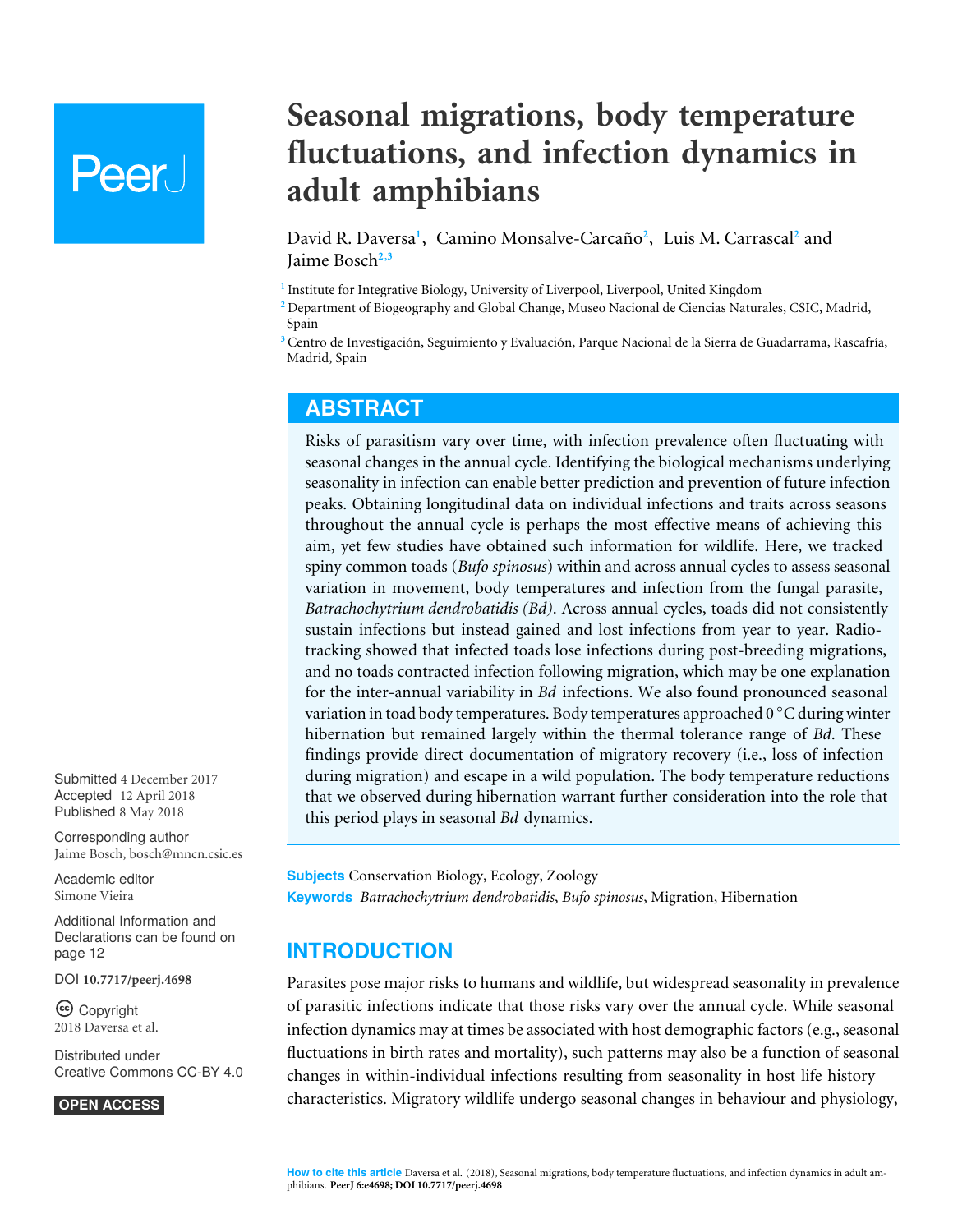traits which affect basic drivers of within-individual infection dynamics such as rates of exposure to infective stages, rates at which exposure leads to infection (i.e., susceptibility), rates of parasite growth following infection (*[Altizer et al., 2006](#page-12-0)*; *[Daversa et al., 2017](#page-13-0)*). For example, migratory movements of juvenile salmon reduce exposure to parasitic lice (*[Krkosek et al., 2007](#page-14-0)*), and immunosuppression in birds during migration may cause seasonal fluctuations in their susceptibility to infection (*[Owen & Moore, 2008](#page-15-0)*). Direct documentation of seasonal fluctuations in within-individual infections throughout the annual cycle is limited, however (but see *[Knowles et al., 2011](#page-14-1)*; *[Van Dijk et al., 2014](#page-16-0)*; *[Spitzen](#page-15-1)[van der Sluijs et al., 2017](#page-15-1)*), likely because of the difficulty in tracking individual hosts and their infections across multiple seasons. Such information could identify hosts that contribute disproportionately to parasite maintenance, clarify host traits that are linked to long-term parasite persistence and aid disease mitigation efforts.

Host movements comprising seasonal migrations could bring changes in withinindividual infection through, for example, changes in host social behaviours that influence rates of exposure or changes in habitat use that affect environmental conditions conducive to within-host parasite growth (*[Daversa et al., in press](#page-13-1)*). Both increases and decreases in infection prevalence following migration are well-documented (*[Altizer, Bartel & Han, 2011](#page-12-1)*; *[Bauer & Hoye, 2014](#page-13-2)*). Those broad patterns may be indicative of hosts contracting infections or losing infections (migratory recovery) (*[Shaw & Binning, 2016](#page-15-2)*) while migrating, but could also arise from processes that do not entail changes in within-individual infections. For example, reductions in infection prevalence following migration could be driven by infection-induced mortality during migration (migratory culling) or migratory individuals leaving high-risk sites before contracting infections (migratory escape) (*[Bartel et al., 2011](#page-13-3)*; *[Altizer, Bartel & Han, 2011](#page-12-1)*), while increases in infection prevalence following migration could arise from influxes of susceptible hosts into parasite rich habitats (*[Van Dijk et al.,](#page-16-0) [2014](#page-16-0)*). To date, direct evidence for migratory-induced decreases or increases in infection at the individual level is largely lacking (*[Shaw & Binning, 2016](#page-15-2)*).

Physiological changes experienced by migratory hosts during the annual cycle may also contribute to seasonal infection dynamics because such changes may affect susceptibility and resistance to infection. In ectotherms for example, seasonal changes in ambient temperature elicit seasonal changes in body temperature. Studies of amphibians have shown that seasonal decreases in body temperatures compromise immune function (*[Raffel](#page-15-3) [et al., 2015](#page-15-3)*), and when these compromises coincide with periods of high exposure, increases in infection prevalence may be particularly likely. Reductions in body temperature may also activate dormant parasite stages acquired during previous seasons (*[Glyfe et al., 2000](#page-14-2)*), which could trigger spikes in prevalence even when exposure is limited (*[Langwig et al., 2014](#page-14-3)*). Alternatively, ectotherms also thermoregulate by adjusting behaviours (*[Richards-Zawacki,](#page-15-4) [2009](#page-15-4)*) and may undergo fever in response to infection (*[Sauer, Sperry & Rohr, 2016](#page-15-5)*), which could drive losses of infection.

We carried out a longitudinal study of migratory amphibians to assess individual variation in seasonal movement patterns, body temperature and infection from the pathogenic parasite, *Batrachochytrium dendrobatidis (Bd)*. *Bd* is a microscopic fungus that infects the keratinized skin cells of many amphibian species via free-living aquatic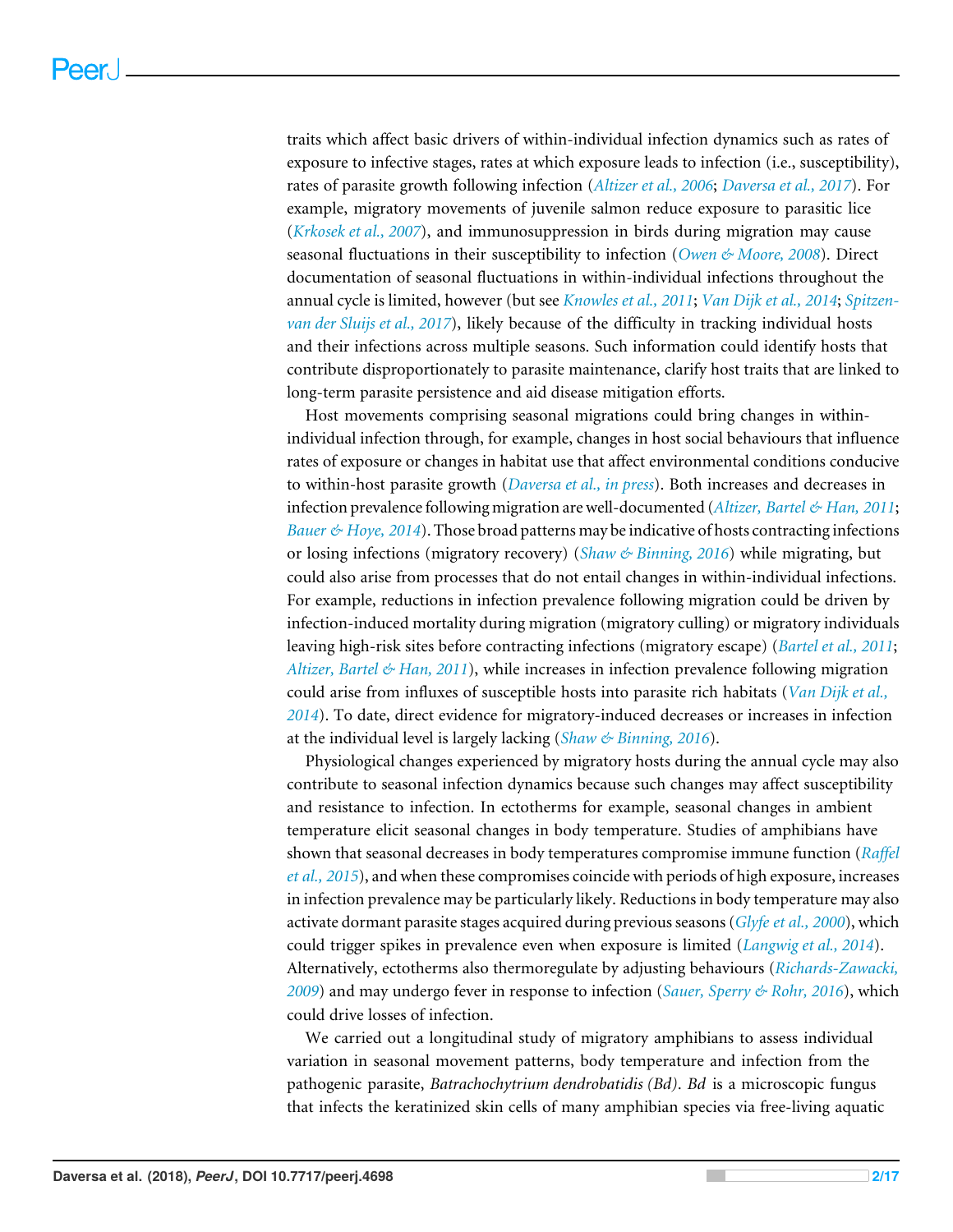zoospores that encyst into reproductive sporangia on infected hosts (*[Piotrowski, Annis](#page-15-6) [& Longcore, 2004](#page-15-6)*). Surveys of non-migratory hosts have found that *Bd* infections vary seasonally (*[Retallick, McCallum & Speare, 2004](#page-15-7)*; *[Kriger & Hero, 2007](#page-14-4)*; *[Murray et al., 2009](#page-14-5)*; *[Sapsford et al., 2015](#page-15-8)*), which may reflect seasonal changes in environmental factors like air and water temperature (*[Retallick, McCallum & Speare, 2004](#page-15-7)*; *[Kriger & Hero, 2007](#page-14-4)*; *[Murray](#page-14-5) [et al., 2009](#page-14-5)*). Surveys of migratory host species, while extensive, have predominantly focused on breeding seasons in aquatic habitats (*[Pilliod et al., 2010](#page-15-9)*; *[Muths, Scherer & Pilliod, 2011](#page-15-10)*; *[Bosch et al., in press](#page-13-4)*), providing insight into inter-annual patterns of *Bd* infection but limited information on seasonal infection dynamics.

We focus on adult spiny common toads (*Bufo spinosus*), a competent *Bd* host that exhibits a highly seasonal life history. Adult spiny common toads annually convene in ponds and lakes for one to three months during the summer to breed. *Bd* zoospores rely on moist environments and therefore infect pond-breeding amphibians like spiny toads during occupation of aquatic breeding habitats. Toads then migrate from breeding sites to terrestrial habitats used for foraging and winter hibernations (i.e., ''post-breeding migrations'') until migrating back to breeding sites the following year (i.e., ''pre-breeding migrations'') (*[Sinsch, 1988](#page-15-11)*; *[Daversa, Muths & Bosch, 2012](#page-13-5)*). Studies report conflicting evidence for the growth and persistence of *Bd* infections in amphibians occupying terrestrial habitats (*[Stockwell, Clulow & Mahony, 2010](#page-16-1)*; *[Raffel et al., 2015](#page-15-3)*; *[Daversa et al.,](#page-13-1) [in press](#page-13-1)*), differences which may depend on the type of substrate (e.g., soil versus sand) occupied by hosts. Previous work has shown that *Bd* can survive temperatures up to 30 ◦C (*[Piotrowski, Annis & Longcore, 2004](#page-15-6)*) and that *Bd* sustains growth between 2 and 26/27 ◦C, depending on the strain (*[Voyles et al., 2017](#page-16-2)*). *Bd* infections should therefore be sustained over host body temperatures across that range. We first carried out mark-recapture surveys over eight breeding seasons to assess inter-annual variation in prevalence and intensity of *Bd* infections in adult spiny common toads during aquatic breeding seasons. During that time, we radio-tracked a subset of toads to assess how infection burdens change in toads during post-breeding migration and subsequent terrestrial phases. We also recorded body temperatures of a subset of toads for an entire annual cycle to characterize how temperatures fluctuate throughout the year.

# **MATERIALS & METHODS**

#### **Study site and species**

Adult spiny common toads were studied at permanent ponds in Guadarrama National Park, Spain (41◦N, 4◦W, elevation: 1,800–2,430 m). We focused on five of the ponds (elevational range: 1,956–2,175 m a.s.l.) where common toads breed annually: Laguna Grande (LG; elevation: 2,018 a.s.l), Laguna Chica (LCH; elevation: 1,956 m a.s.l), Laguna de Pájaros (LP; elevation: 2,175 m a.s.l.), Charca de la Mariposa (CHM; elevation: 2,136 m a.s.l.) and the Charca Larga y de las Piedras (CHLP; elevation: 2,110 m a.s.l.). The surrounding terrain consists of granite outcrops and alpine grasslands at higher elevations and heathland and pine forest at lower elevations. The park is the type locality of *Bd* in Europe, with first reports of chytridiomycosis in common midwife toads (*Alytes obstetricans*) in 2001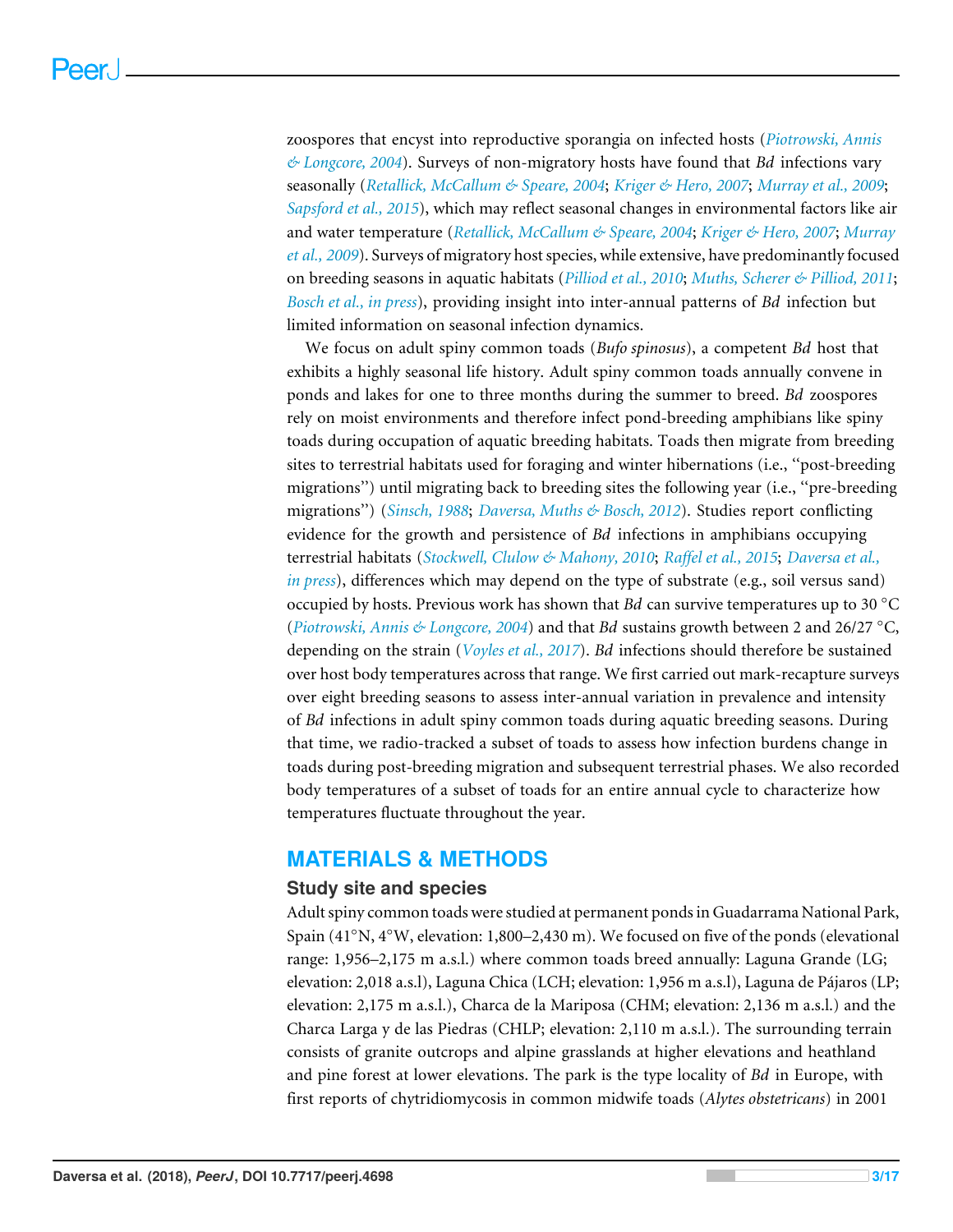(*[Bosch, Martínez-Solano & García-París, 2001](#page-13-6)*). *Bd* has also been detected in our focal host, but spiny toad populations have not suffered mass mortalities as midwife toad populations have (*[Bosch et al., in press](#page-13-4)*). The costs of *Bd* to adult spiny toads are not well known, but experimental and field work have demonstrated that *Bd* infections can cause mortality in metamorphs (*[Bosch & Martínez-Solano, 2006](#page-13-7)*; *[Garner et al., 2009](#page-13-8)*; *[Bielby et al., 2015](#page-13-9)*). The Consejería de Medio Ambiente of Madrid provided full approval for this research including fieldwork (10/025449.9/8, 10/168152.9/09,10/012157.9/10, 10/121009.9/11, 10/032921.9/12, 10/071126.9/13, 10/130923.9/14, 10/064263.9/15).

#### **Infection during aquatic breeding**

We conducted mark-recapture capture surveys during toad breeding seasons (May–June) in 2008–2015 to determine infection status and intensity during aquatic breeding. We walked the perimeter of each pond at night and captured toads using dipnets. We recorded passive integrated transponder (PIT) tag numbers, and if animals did not already have a PIT tag, a new tag was inserted with a sterile syringe (Microplus, Insvet Inc., Esplus, Huesca, Spain) underneath the skin of the dorsal side. We then collected a sample of skin tissue by rubbing a sterile cotton swab (ref. 300261, Deltalab Inc., Barcelona, Spain), over the ventral side of the body and thighs (20 strokes) and the webbing of the hind feet (10 strokes), consistent with standard swabbing protocols (*[Briggs, Knapp & Vredenburg, 2010](#page-13-10)*). Toads recaptured within the same breeding season were only swabbed once. Swabs were sprayed with 95% ethanol and stored refrigerated for a few weeks until processed.

#### **Infection during migration and terrestrial non-breeding seasons**

In 2009 we installed transmitters in a subset of 20 toads at the end of the breeding season while toads were still occupying ponds. We attached transmitters (Bd-2 model, Holohil Systems Ltd., Canada) externally  $(N = 9$  males and 2 females) or subcutaneously  $(N = 7)$ males and 5 females). Detailed information on our attachment procedures and transmitter specifications is reported in *[Daversa, Muths & Bosch \(2012\)](#page-13-5)*. The size of the transmitter was matched to the mass of the toad such that all transmitters weighed less than five percent of the body mass of the individual. Toads with both subcutaneous and external transmitters showed signs of normal behavior (e.g., burrowing in small rock crevices, undergoing amplexus).

We tracked toads throughout post-breeding migrations and subsequent terrestrial phases. We located toads once to twice per week between 0800 and 2,000 h using a TR-4 receiver (150/154 mH, Telonics, Inc., United States). If no signal was detected within the respective basin we attempted to obtain a signal in all adjacent basins. Once toads were located, individuals were hand-captured when possible (at times toads were burrowed under rock piles preventing capture). We identified recorded capture location using an eTrex HCx Global Positioning System (Garmin Ltd., Olathe, Kansas, USA). We then collected a tissue sample by rubbing a cotton swab as described before. We poured sterile water over the ventral side of terrestrial toads before swabbing because swabs must be moist to work effectively.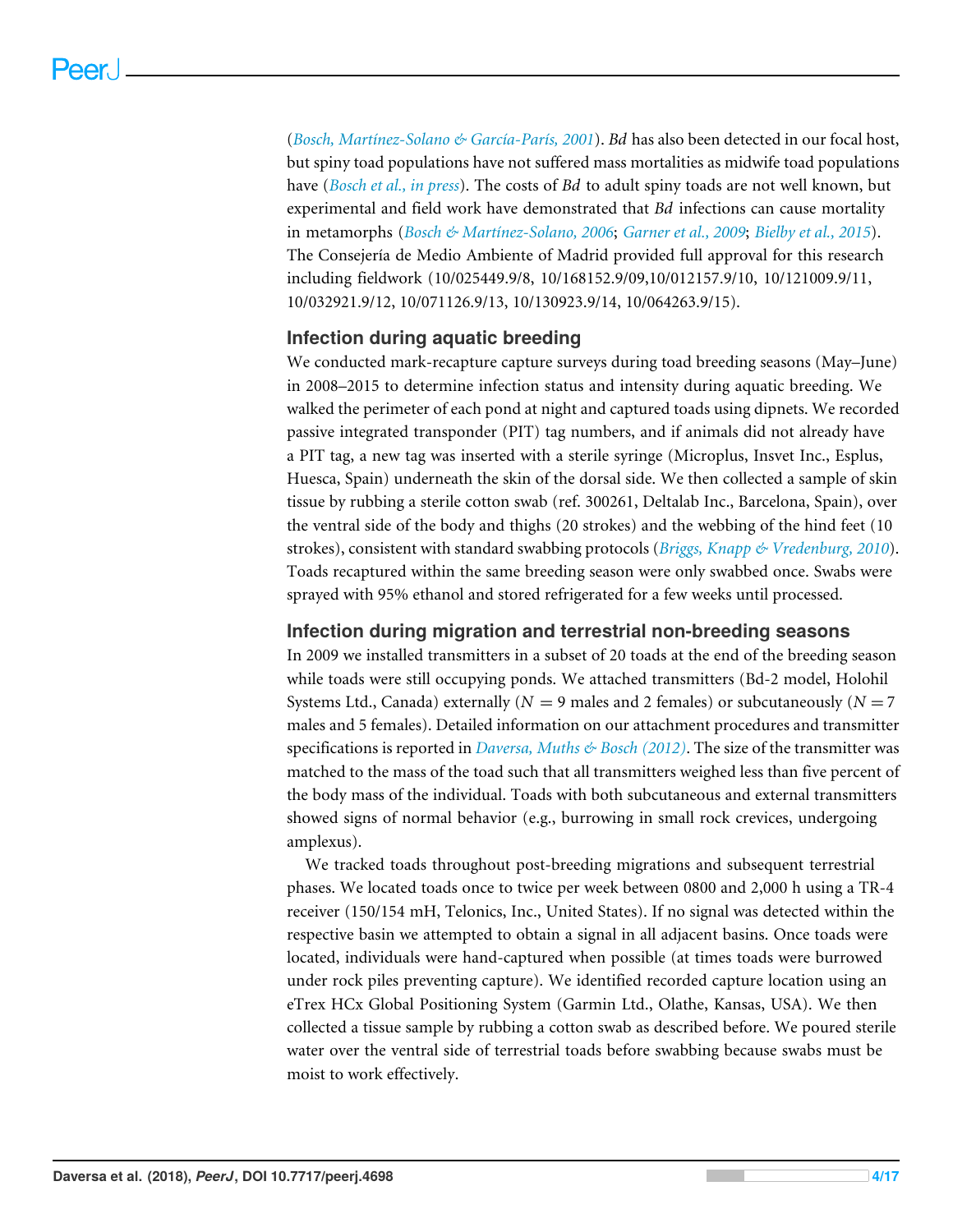#### **Body temperature**

In 2014 we subcutaneously implanted iButton Data Loggers (DS1922L; Maxim/Dallas Semiconductor Inc., United States) in a subset of 10 toads during the breeding season. All iButtons weighed less than five percent of the body mass of the individuals ( $>70$  g) and toads showed signs of normal behavior after implantation. Toads were anaesthetized by immersion in a 0.4% aqueous solution of Tricaine methanesulfonate (MS-222, Sigma-Aldrich, Inc.) for implantation and removal and the skin was sutured with three surgeon's knots using absorbable material. iButtons recorded body temperature every 2 h (i.e., 12 measurements per day) and their data were downloaded using Eclo ExpressThermo software [\(http://www.eclo.solutions/en/product\\_page/expressthermo\)](http://www.eclo.solutions/en/product_page/expressthermo).

#### *Bd* **detection**

*Bd* DNA from swabs was quantified using standard realtime Polymerase Chain Reaction (qPCR) procedures (*[Boyle et al.,](#page-13-11) [2004](#page-13-11)*). We included amplification standards of 0.1, 1, 10 and 100 zoospore equivalents prepared from an isolate of known cell density (IA042, Spain) and a negative control in each plate. We used an internal positive control (IPC) to measure PCR inhibition in randomly selected samples that tested negative for *Bd* infection. Following the methodology of *[Hyatt et al.](#page-14-6) [\(2007\)](#page-14-6)*, a VICTM-labelled synthetic amplicon was used as the IPC (VICTM dye, Applied Biosystems). The IPC was included in one of each duplicate well as 1  $\mu$ l 10 × Exo IPCmix and 0.5  $\mu$ l 50 × Exo IPC DNA. Infection loads are reported in zoospore equivalents (ZE), where one ZE is equivalent to a single zoospore. We considered ZE values of 0.1 or higher as positive for infection. All samples were analyzed in duplicate. Loads are reported as the mean and standard error, unless otherwise noted.

#### **Data analysis**

We used mark-recapture data on toads captured at least twice to assess variability in *Bd* infections across survey years. We ran two generalized linear mixed effects models (GLMM), the first with infection status (0, 1) as a response and a binomial error structure, and the second with load (log-normalized ZE) as the response and a Gaussian error structure, as log-transformation of ZE values achieved normalization. In both models we included survey year as a fixed effect and PIT tag ID of toads as a random effect to account for repeated samples of individuals. For the models of infection intensity we only considered infected toads because we were interested in interannual variability in *Bd* loads among individuals testing positive for infection. We used likelihood ratio tests to determine the significance of inter-annual differences in infection prevalence and intensity by comparing models including year as a fixed effect with models omitting the effect.

A general linear mixed model was used to partition the variance in body temperature of toads according to sums of squares (SS) considering three independent components of variation: inter-individual differences (with individual toads as the levels of a random factor), within day changes (circadian; using time of day as a covariate) and year-round variation (employing the julian date as a covariate). Sample units were temperature measurements every two hours. To account for non-linear effects of time of day and julian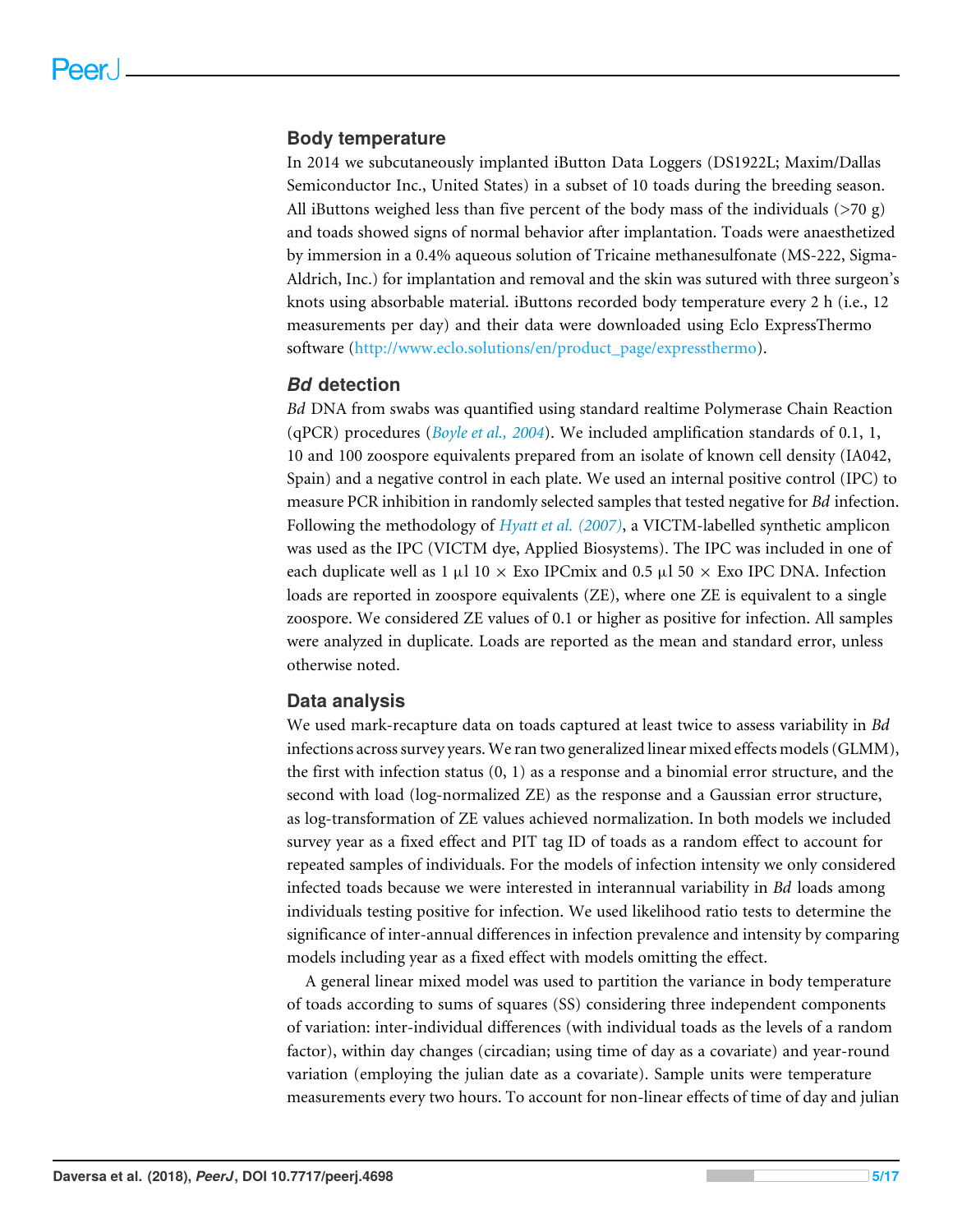<span id="page-5-0"></span>

**Figure 1 Changes on infection status of toads during aquatic breeding seasons from 2008 to 2015.** Proportion of toads that remained positive (red), remained negative (green), changed from negative to positive (orange) or changed from positive to negative (cyan) for every year related to their last capture event of a previous year (2008–2014). Sample sizes are shown above each bar. Full-size [DOI: 10.7717/peerj.4698/fig-1](https://doi.org/10.7717/peerj.4698/fig-1)

date, we defined linear, quadratic and cubic polynomial terms of standardized predictors  $(i.e., at mean zero and sd = 1)$ . Data were analyzed using StatSoft's Statistica 10.0 (StatSoft) Inc, Tulsa, Oklahoma).

# **RESULTS**

### **Infection during aquatic breeding seasons**

We collected 156 swabs from the 38 toads that were captured at least twice. Fifty-four swabs tested positive for *Bd* (35%). Within-individual infections varied from year-to-year, both in terms of status and load, meaning that individuals gained and lost infections in every possible combination across years [\(Fig. 1,](#page-5-0) [Data S1\)](http://dx.doi.org/10.7717/peerj.4698#supp-1). Infection prevalence and mean intensities of breeding cohorts also differed across years (infection prevalence:  $\chi^2$  = 41.19,  $df = 7, p < 0.001$ , infection intensity:  $\chi^2 = 5.4275$ ,  $df = 1, p = 0.020$ ). Infection prevalence ranged from 5% (2010) to 77% (2014) from year-to-year (mean = 41%, [Fig. 2A\)](#page-6-0), and *Bd* loads of infected toads averaged 1187.13 ZE (±618.08, [Fig. 2B\)](#page-6-0).

# **Infection and activity during migration and terrestrial non-breeding seasons**

Three toads shed transmitters (one male, two females) and transmitters failed to function on three toads (one male, two females). One male toad was found desiccated near LCH after the pond had completely dried, leaving 13 toads (10 male, three female) that were considered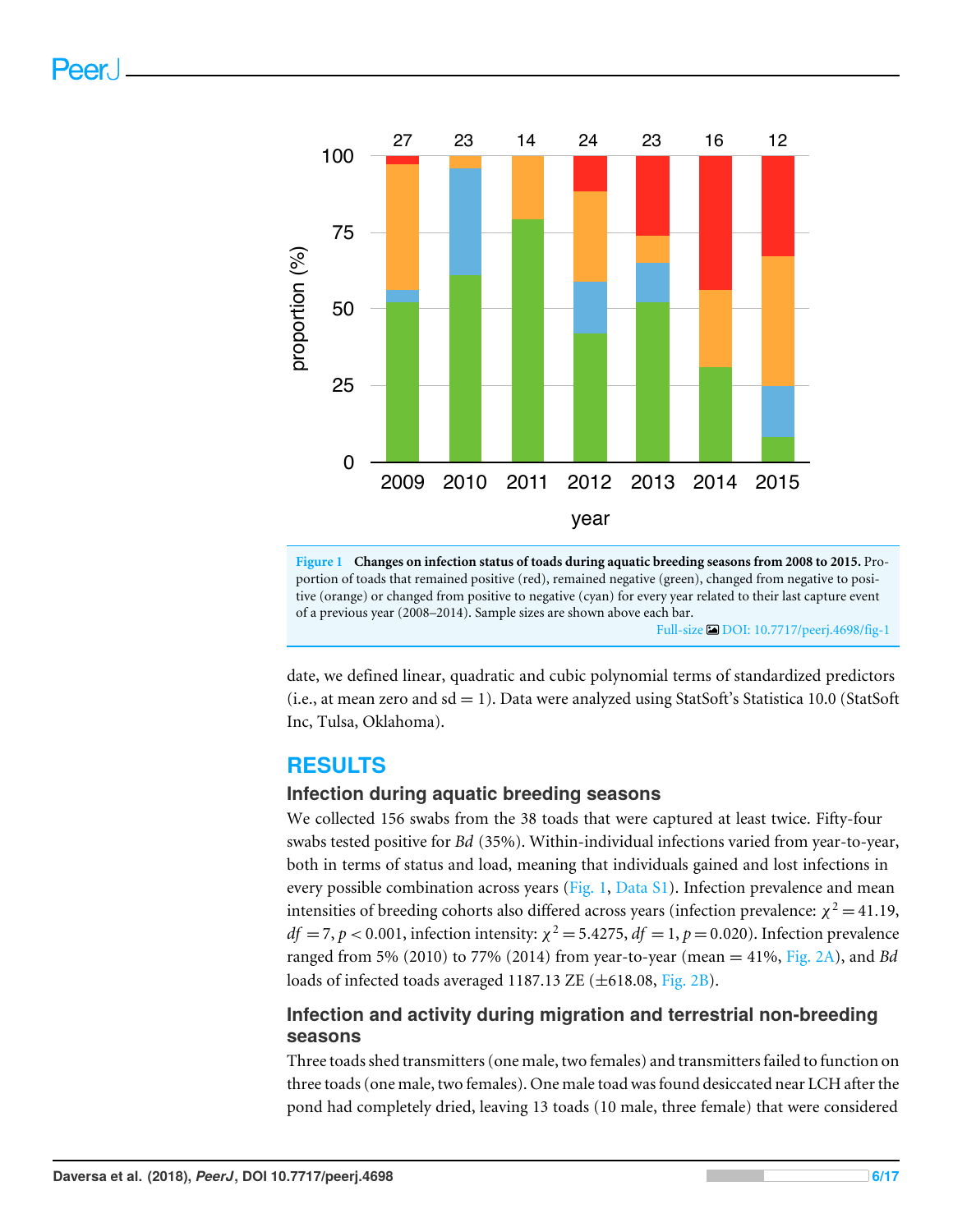<span id="page-6-0"></span>



**Figure 2 Proportion of infected toads and infection intensity during aquatic breeding seasons from 2008 to 2015.** (A) Proportion of infected toads (±95% confidence intervals), and (B) Boxplot of *Bd* infection intensity (zoospore equivalents) of positive animals (boxes represent 25 and 75 percentile, the horizontal line is the median and whiskers are maximum and minimum values of infection intensity). Sample sizes are shown above each bar and boxplot.

Full-size [DOI: 10.7717/peerj.4698/fig-2](https://doi.org/10.7717/peerj.4698/fig-2)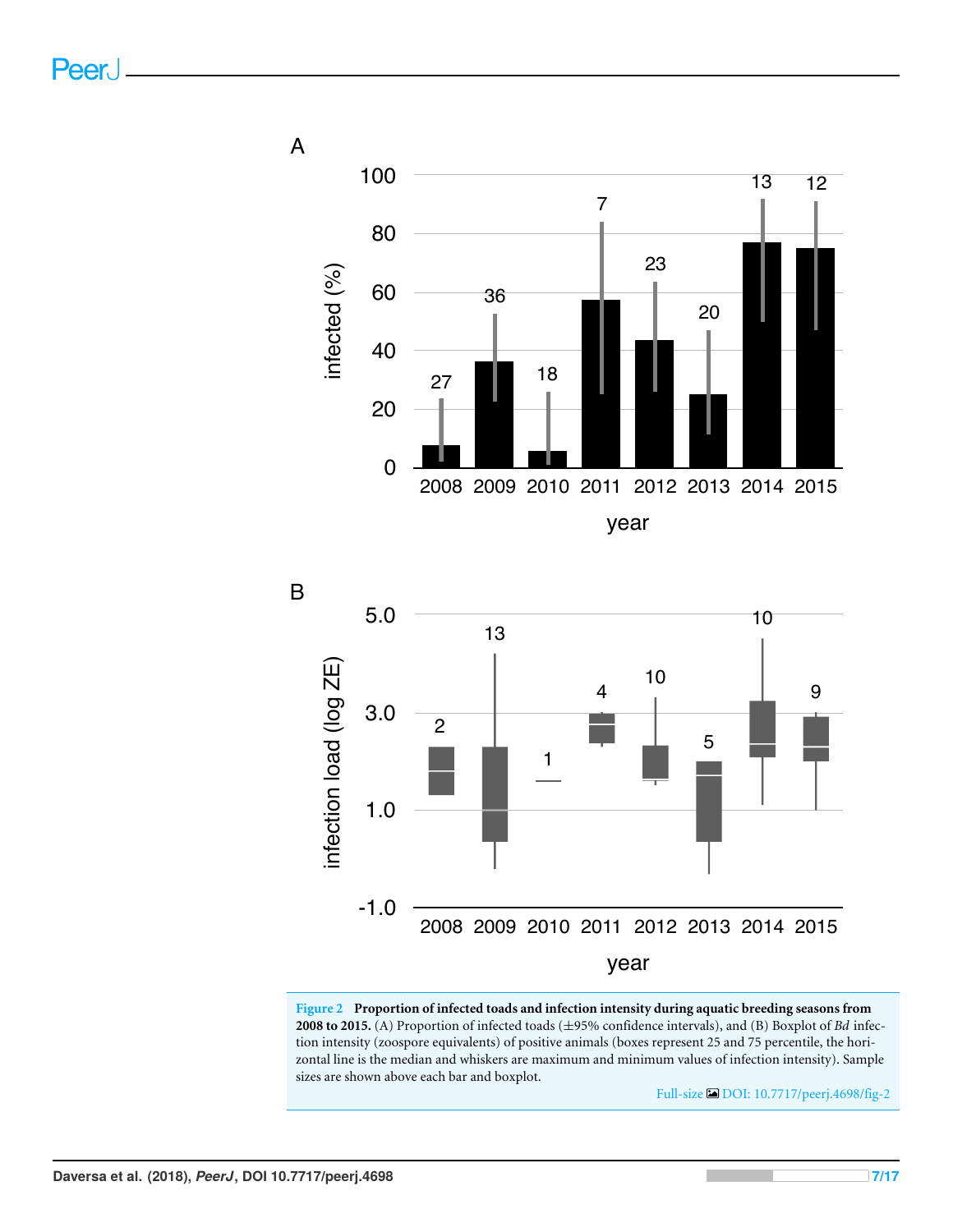in analysis. We located those toads from 10 to 23 times after attaching transmitters (mean  $\pm$  SE = 16.70  $\pm$  1.23) and made 217 successful captures. A detailed account of the movement patterns and habitat use of these toads is provided by *[Daversa, Muths & Bosch](#page-13-5) [\(2012\)](#page-13-5)*. Briefly, toads migrated in various directions away from ponds to inhabit rock piles and leaf litter. Individual radio-tracked toads were never found in association with other spiny common toads, though at two locations a toad was co-occupying burrow with another amphibian species (once with *Triturus marmoratus* and once with *Salamandra salamandra*). In only one instance did we observe a toad return to ponds following post-breeding migrations. Four of the 13 toads were infected when initially captured in ponds (mean  $ZE \pm SE = 56.94 \pm 31.27$ ), all of which were males. All of the 144 swabs that we collected after toads migrated tested negative for *Bd*.

#### **Body temperature**

Five toads out of 10 with implanted iButtons were recovered during the breeding of 2015 but iButtons failed to function on two toads. The three toads for which we recovered data came from different lakes (LP, LCH, CHM), each located in distinct basins. Components of variance in body temperature of toads, derived from a general linear model (with cubic polynomial terms for time of day and julian date; whole model  $R^2 = 80.6\%$  ), were as follows: inter-individual =  $0.3\%$ ; circadian =  $1.0\%$ ; year-round =  $79.3\%$  [\(Table 1\)](#page-8-0). Moreover, the average Pearson correlation between body temperatures of the three toads (three pairwise correlations throughout 334 common study days) were very high:  $r = 0.941$  for average daily body temperature;  $r = 0.837$  for minimum daily body temperature;  $r = 0.917$  for maximum daily body temperature (these correlations are presented for the sake of showing the consistency-similarity in body temperature variation in the three studied toads). Thus, body temperatures of the three study toads were very similar and followed a very similar pattern of having a very low inter-individual variation with respect to time within day or year-round daily variation.

Average daily minimum body temperature ranged between 0.4 ◦C and 17 ◦C, while average daily maximum temperature ranged between 0.4 ◦ C and 25.8 ◦C. Body temperature was less than 5 °C for 43.4% of the year considering all temperature measurements every two hours, and less than 10 °C for 57.7% of the year [\(Fig. 3\)](#page-9-0). Daily average body temperature of the three studied toads was below 5 ◦C from November 27th to April 29th, or 43.7% of the year [\(Fig. 3\)](#page-9-0).

# **DISCUSSION**

*Bd* infections in our focal host were variable across years. Infection prevalence and mean infection intensities in breeding cohorts differed across annual breeding seasons. Within-individual infections were also inconsistent across years: toads often gained and lost infections from one breeding season to the next, reflecting patterns observed in other pond-breeding amphibians, such as *Rana sierra,* that have not suffered disease-induced mass mortalities (*[Briggs, Knapp & Vredenburg, 2010](#page-13-10)*). Annual differences in biotic (*[Muths,](#page-15-10) [Scherer & Pilliod, 2011](#page-15-10)*) and abiotic conditions (*[Bosch et al., in press](#page-13-4)*) at breeding sites may play a role in driving this inter-annual variation in infections. At our sites, abundance of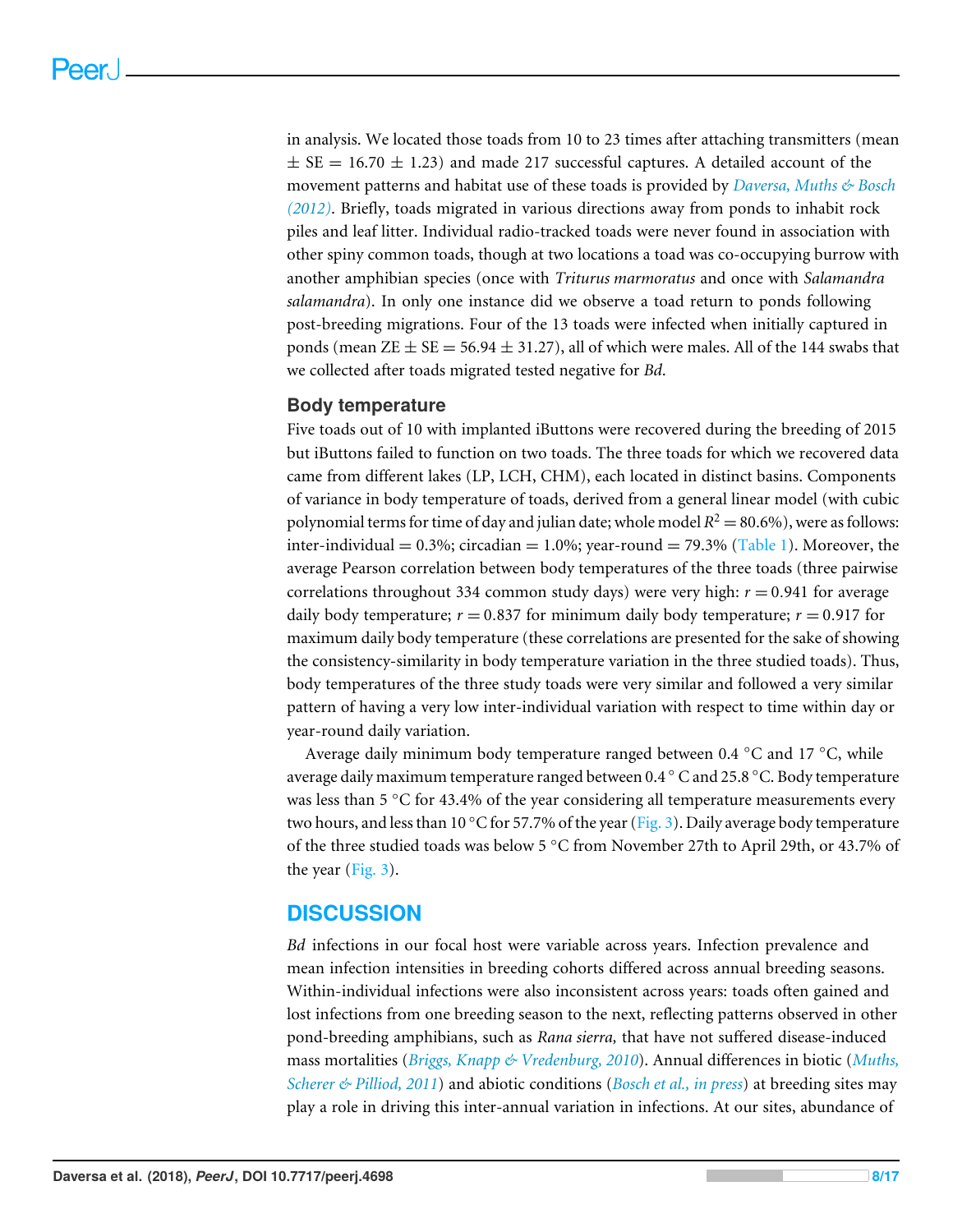<span id="page-8-0"></span>**Table 1 General lineal mixed model analyzing the inter-individual (three different toads), circadian (time of day; 12 measurements per day every 2 h) and year-round (Julian date; 334 common study days) variation in toad body temperature.** Total sample size of body temperatures is 12,264 measurements. The mixed model refers to a random intercept fixed slope model, considering the very similar pattern of body temperature variation shown by the three studied toads. SS, sums of squares; beta, standardized regression coefficients; se beta, standard error of the beta coefficients; df, degrees of freedom.

|                | df             | SS      | <b>Beta</b> | se beta |
|----------------|----------------|---------|-------------|---------|
| Toad           | $\overline{2}$ | 1,565   |             |         |
| Time of day    |                |         |             |         |
| Linear term    | 1              | 3,352   | 0.198       | 0.010   |
| Cuadratic term | $\mathbf{1}$   | 1,723   | $-0.055$    | 0.004   |
| Cubic term     | $\mathbf{1}$   | 2,045   | $-0.155$    | 0.010   |
| Julian date    |                |         |             |         |
| Linear term    | $\mathbf{1}$   | 249,862 | $-1.669$    | 0.010   |
| Cuadratic term | $\mathbf{1}$   | 68,921  | 0.351       | 0.004   |
| Cubic term     | 1              | 99,945  | 1.055       | 0.010   |
| Error term     | 12,255         | 108,851 |             |         |
| <b>TOTAL</b>   |                | 560,689 |             |         |

toads and sympatric hosts in breeding sites vary annually (*[Bosch et al., in press](#page-13-4)*), as does temperature (*[Bosch et al., in press](#page-13-4)*), and these annual differences in breeding site conditions likely affect vital epidemiological rates like host contact and zoospore accumulation in the sites.

Our radio-tracking of toads after the aquatic breeding season revealed seasonal changes in *Bd* infections that may contribute to inter-annual differences in *Bd* infections in toads. While four toads tracked in this study were infected with *Bd* at the time of capture during the aquatic breeding season, all samples collected after toads migrated away from ponds tested negative for *Bd*, and at no point during the tracking period did any detectable infections emerge in previously uninfected individuals. These findings indicate that reductions in infection prevalence in these migratory hosts are attributable to recovery and escape from infection rather than mortality of infected hosts (migratory culling), and to the best of our knowledge are one of the first direct observations of these processes. Determining the broader effects of migratory recovery and escape on seasonal *Bd* dynamics in toads will require tracking of infection and movement over a more comprehensive coverage of population, and the *Bd* detection from swabbing should be validated with other procedures (*[Clare et al., 2016](#page-13-12)*). In addition, studies have also suggested that infections during host terrestrial phases may remain cryptic and re-emerge when animals return to water (*[Minting, 2012](#page-14-7)*). Nevertheless, our radio-tracking indicates that post-breeding migrations pose a time constraint for infections to proliferate in individuals. If migratory recovery and escape occurs in a large proportion of the population, *Bd* dynamics across aquatic breeding seasons may be decoupled, which could also explain why infections in toads are not consistently exhibited across years. Given the typically load-dependent nature of chytridiomycosis (*[Vredenburg et al., 2010](#page-16-3)*; *[Wilber et al., 2017](#page-16-4)*), post-breeding migration may also modulate disease risk.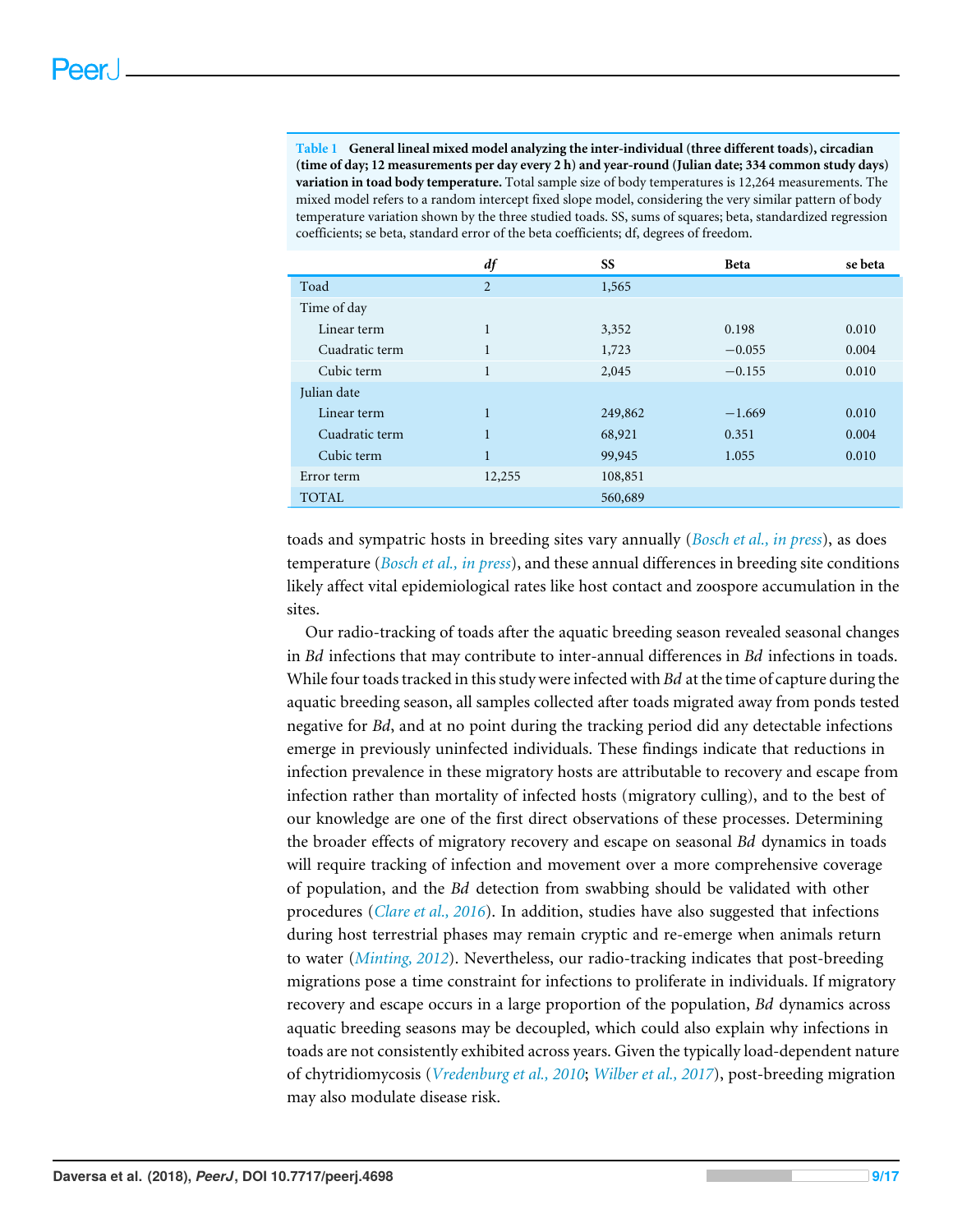<span id="page-9-0"></span>

**Figure 3 Daily average body temperature and proportion of time in a year spent within different temperature ranges for the three studied toads from whom implanted iButtons were recovered.** (A) The daily average body temperature of the three toads originally captured in three different breeding ponds in Guadarrama: Laguna de Pájaros (blue line), Charca de la Mariposa (green line) and Laguna Chica (yellow line). Maximum and minimum air temperatures from the nearby meteorological station in Cotos mountain pass (1,857 m a.s.l) are shown in grey. (B) Proportion of time in a year spent within different temperature ranges for the three toads.

Full-size [DOI: 10.7717/peerj.4698/fig-3](https://doi.org/10.7717/peerj.4698/fig-3)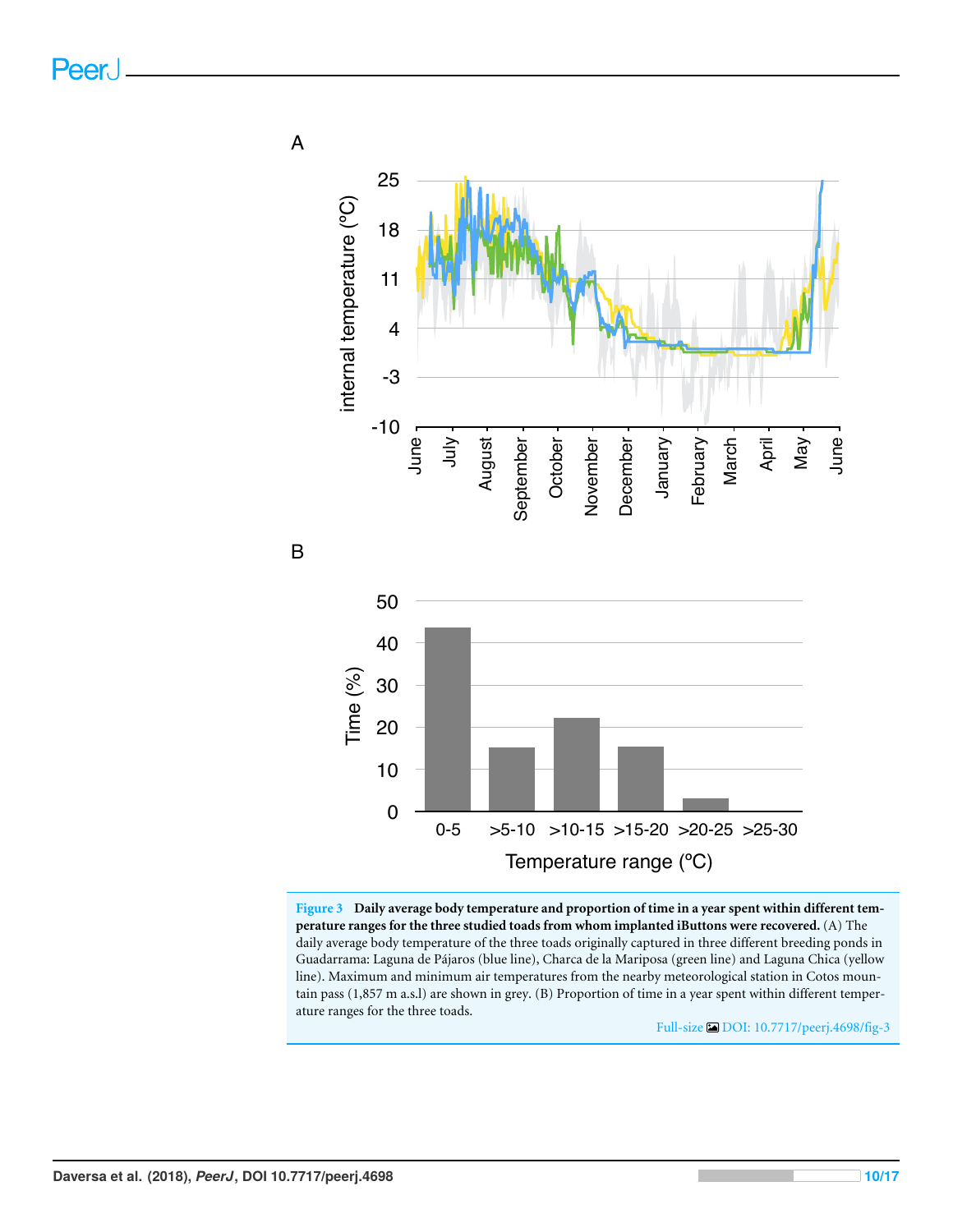Multiple factors may result in migratory recovery. Changes in body temperature as a result of migration could play a role in migratory recovery, though at least in the three toads tracked for this study, body temperatures of toads rarely exceeded the upper thermal limits of *Bd* (26–30 ◦C) (*[Piotrowski, Annis & Longcore, 2004](#page-15-6)*; *[Voyles et al., 2017](#page-16-2)*). The largely isolated distributions of toads during and following post-breeding migrations may have been involved in the losses in infection observed, but since *Bd* infects toads via free living infective stages and is capable of re-infecting hosts via zoospore production, host-to-host transmission may not be critical for infection persistence at the individual level. We propose rather that the change from aquatic to terrestrial habitats is a key factor involved in the migratory recovery that we observed in toads. Evidence is accumulating that terrestrial habitats provide potential refuges from *Bd* (*[Puschendorf et al., 2011](#page-15-12)*; *[Daversa](#page-13-1) [et al., in press](#page-13-1)*). For example, in another adult host species at our study sites, periodic switching from aquatic to terrestrial results in reduced proliferation and persistence of *Bd* infections (*[Daversa et al., in press](#page-13-1)*). *Bd* can proliferate in certain terrestrial hosts (*[Raffel et](#page-15-3) [al., 2015](#page-15-3)*) and outside of hosts in certain substrates (*[Johnson & Speare, 2005](#page-14-8)*; *[Kirshtein et al.,](#page-14-9) [2007](#page-14-9)*) however, and so the efficacy of terrestrial habitats to enable recovery from infection may depend on micro-habitat characteristics like temperature (*[Puschendorf et al., 2011](#page-15-12)*; *[Raffel et al., 2015](#page-15-3)*), salinity (*[Stockwell, Clulow & Mahony, 2015](#page-16-5)*), sunlight (*[Puschendorf et](#page-15-12) [al., 2011](#page-15-12)*), and moisture retention (*[Johnson & Speare, 2005](#page-14-8)*; *[Raffel et al., 2015](#page-15-3)*). Although toads in our study were occasionally found in saturated terrain and damp burrows under rock piles that may contain adequate moisture levels for *Bd* (*[Garner et al., 2009](#page-13-8)*; *[Raffel et](#page-15-3) [al., 2015](#page-15-3)*)*,* individuals were predominantly located in burrows, rock fissures, juniper bushes (*Juniperus communis nana*) and rock piles with dry sandy substrates where moisture levels were low (*[Daversa, Muths & Bosch, 2012](#page-13-5)*), conditions which appear particularly inhibitory to *Bd* infections (*[Johnson & Speare, 2005](#page-14-8)*; *[Puschendorf et al., 2011](#page-15-12)*; *[Raffel et al., 2015](#page-15-3)*).

Despite certain losses of infection during post-breeding migrations, *Bd* persists and continues to annually infect toads. Given the incomplete population coverage inherent in CMR surveys and radiotracking, toads not accounted for by surveys may sustain infections across the annual cycle. Fully aquatic larval stages of spiny toads and other sympatric species (e.g., fire salamanders, *[Medina et al., 2015](#page-14-10)*) that overwinter in the same aquatic breeding habitats could also play a role in *Bd* maintenance across the annual cycle. With reservoir hosts to sustain a consistent pool of infective zoospores, the return of adult toads to aquatic habitats may drive forcing of infection during the breeding season. While birth pulses have explained seasonal forcing of infection in other systems (*[Hosseini, Dhondt](#page-14-11) [& Dobson, 2004](#page-14-11)*), clutches produced by toads do not hatch until later in the season after infections have accumulated in adults.

The remarkably low body temperatures of toads during the hibernation periods following post-breeding migrations may make toads more susceptible to infection when returning to breeding sites because immune function in amphibians is suppressed at low temperatures (*[Raffel et al., 2006](#page-15-13)*). While previous work has examined effects of body temperature on *Bd* infection (*[Woodhams, Alford & Marantelli, 2003](#page-16-6)*; *[Rowley & Alford, 2013](#page-15-14)*; *[Catenazzi et al.,](#page-13-13) [2017](#page-13-13)*), the focus has been on effects of elevated body temperatures of hosts. Not much is known about *Bd* dynamics in hosts with body temperatures near the thermal minimum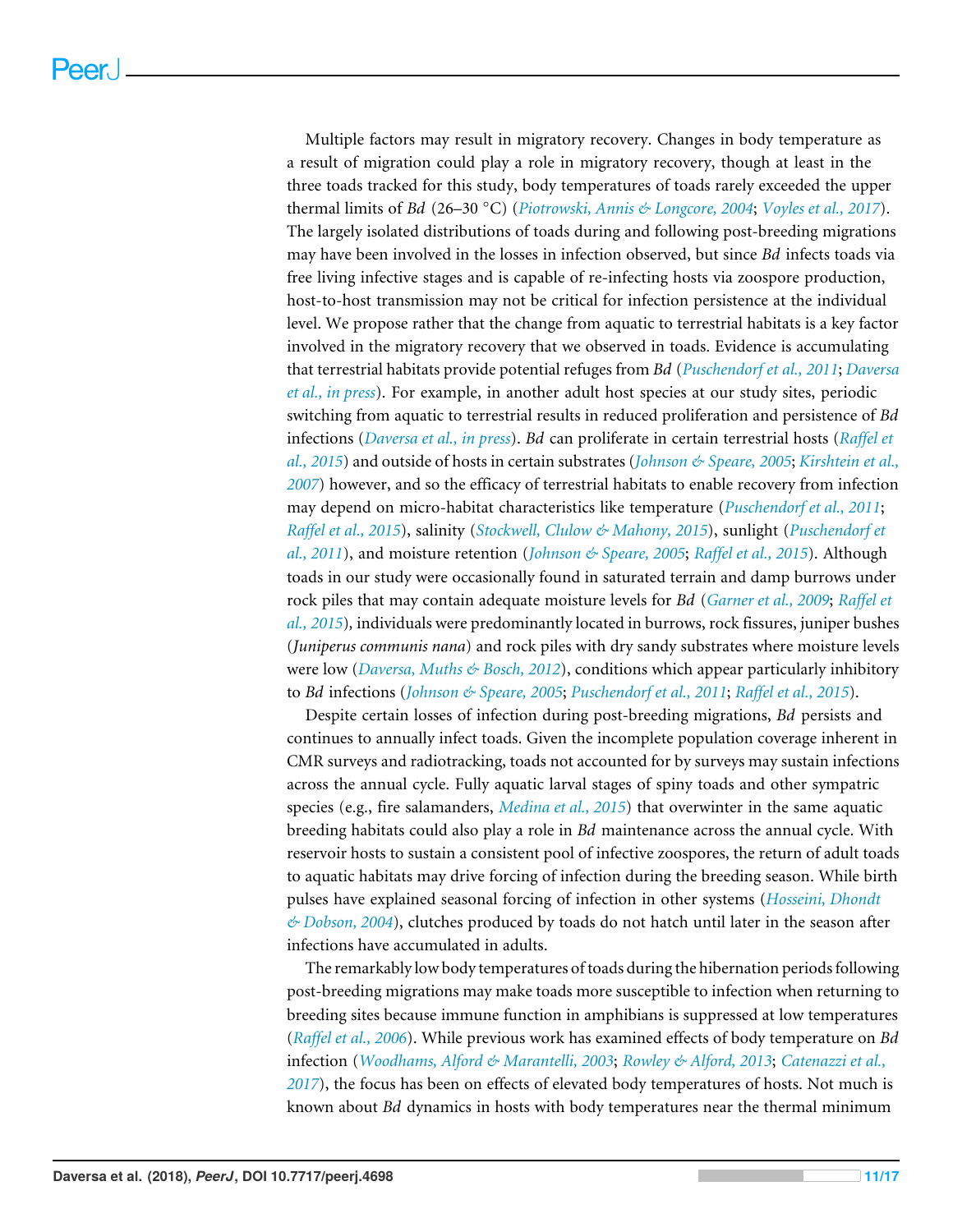for *Bd* growth. Although the isolated and predominantly terrestrial nature of non-breeding toads makes acquisition of new infections from *Bd* exposure unlikely during hibernation, the reduced body temperatures that increase susceptibility may exacerbate seasonal forcing of infection when aquatic breeding commence. In addition, if as hypothesized a proportion of infections do remain cryptic during terrestrial phases (*[Minting, 2012](#page-14-7)*), immunosuppression could potentially allow for infections to re-emerge before returning to breeding sites, similar to the re-activation of *Borrelia* infections in migratory birds (*[Glyfe](#page-14-2) [et al., 2000](#page-14-2)*). Owing to the limited number of the toads for which body temperature data was collected, any inferences on its broader significance for *Bd* dynamics should be made with caution. Nevertheless, the extremely low body temperatures of toads that we observed during winter months warrant further investigation of within-host dynamics of *Bd* during periods of hibernation to better understand its role in host susceptibility and seasonal *Bd* dynamics.

# **CONCLUSIONS**

Disentangling specific biological processes driving seasonal patterns of infection in wildlife remains a major challenge in disease ecology, in part because most studies of this topic are based on cross-sectional data and modeling. By obtaining detailed longitudinal data on host traits and infection across different seasons in the annual cycle, this study makes a step toward understanding the implications of seasonal life histories of migratory hosts for long patterns of infection in host populations. Our individual-based tracking provides direct documentation of migratory recovery. Additionally, this work empirically shows that host body temperature, a trait that affects host immunological defense, can significantly decrease during seasons of hibernation. Together, this study emphasizes that migration can alter within-host infection dynamics and also suggests a role of hibernation in seasonal infection dynamics owing to body temperature changes that decrease immune ability and thus increase susceptibility to infection.

# **ACKNOWLEDGEMENTS**

We thank S Fernández-Beaskoetxea for field assistance, the people working at the Sierra de Guadarrama National Park for field data, facilities and permits. Part of the study was performed at the facilities of the 'El Ventorrillo' field station (MNCN, CSIC).

# <span id="page-11-0"></span>**ADDITIONAL INFORMATION AND DECLARATIONS**

# **Funding**

Funding was provided by project CGL2015-70070-R (MINECO/FEDER) and the US Fulbright Commission. The funders had no role in study design, data collection and analysis, decision to publish, or preparation of the manuscript.

# **Grant Disclosures**

The following grant information was disclosed by the authors: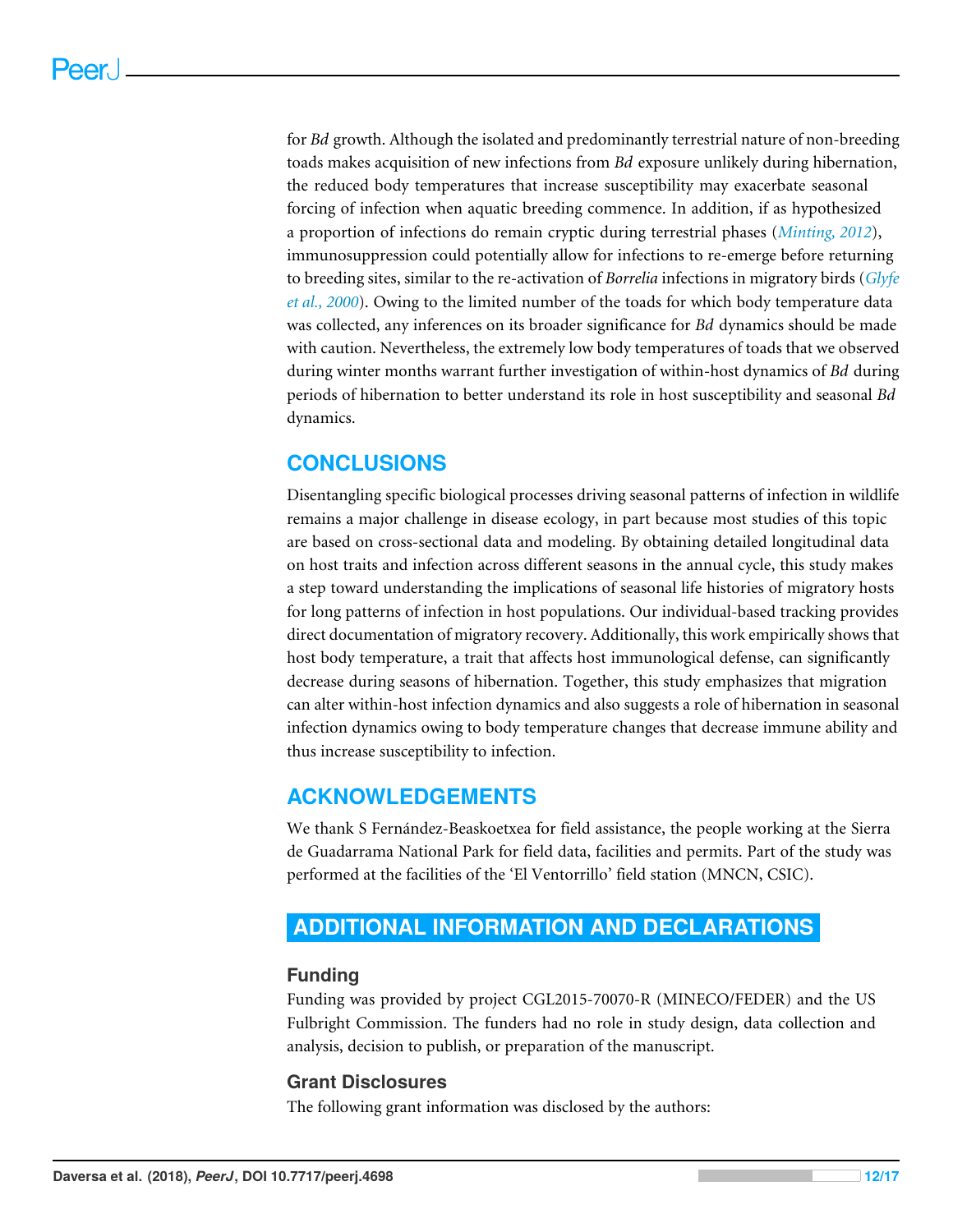MINECO/FEDER: CGL2015-70070-R. US Fulbright Commission.

## **Competing Interests**

The authors declare there are no competing interests.

### **Author Contributions**

- [David R. Daversa](#page-0-3) and [Jaime Bosch](#page-0-4) conceived and designed the experiments, performed the experiments, analyzed the data, contributed reagents/materials/analysis tools, prepared figures and/or tables, authored or reviewed drafts of the paper, approved the final draft.
- [Camino Monsalve-Carcaño](#page-0-5) performed the experiments, analyzed the data, contributed reagents/materials/analysis tools, authored or reviewed drafts of the paper, approved the final draft.
- [Luis M. Carrascal](#page-0-6) analyzed the data, contributed reagents/materials/analysis tools, prepared table 1, authored or reviewed drafts of the paper, approved the final draft.

### **Animal Ethics**

The following information was supplied relating to ethical approvals (i.e., approving body and any reference numbers):

The Consejería de Medio Ambiente of Madrid provided full approval for this research (10/025449.9/8, 10/168152.9/09, 10/012157.9/10, 10/121009.9/11, 10/032921.9/12, 10/071126.9/13, 10/130923.9/14, 10/064263.9/15).

### **Field Study Permissions**

The following information was supplied relating to field study approvals (i.e., approving body and any reference numbers):

Field work was approved by the Consejería de Medio Ambiente of Madrid.

#### **Data Availability**

The following information was supplied regarding data availability: The raw data are provided in [Data S1.](http://dx.doi.org/10.7717/peerj.4698#supp-1)

#### **Supplemental Information**

Supplemental information for this article can be found online at [http://dx.doi.org/10.7717/](http://dx.doi.org/10.7717/peerj.4698#supplemental-information) [peerj.4698#supplemental-information.](http://dx.doi.org/10.7717/peerj.4698#supplemental-information)

# **REFERENCES**

- <span id="page-12-1"></span>**Altizer S, Bartel R, Han BA. 2011.** Animal migration and infectious disease risk. *Science* **331**:296–302 [DOI 10.1126/science.1194694.](http://dx.doi.org/10.1126/science.1194694)
- <span id="page-12-0"></span>**Altizer S, Dobson A, Hosseini P, Hudson P, Pascual M, Rohani P. 2006.** Seasonality and the dynamics of infectious diseases: seasonality and infectious diseases. *Ecology Letters* **9**:467–484 [DOI 10.1111/j.1461-0248.2005.00879.x.](http://dx.doi.org/10.1111/j.1461-0248.2005.00879.x)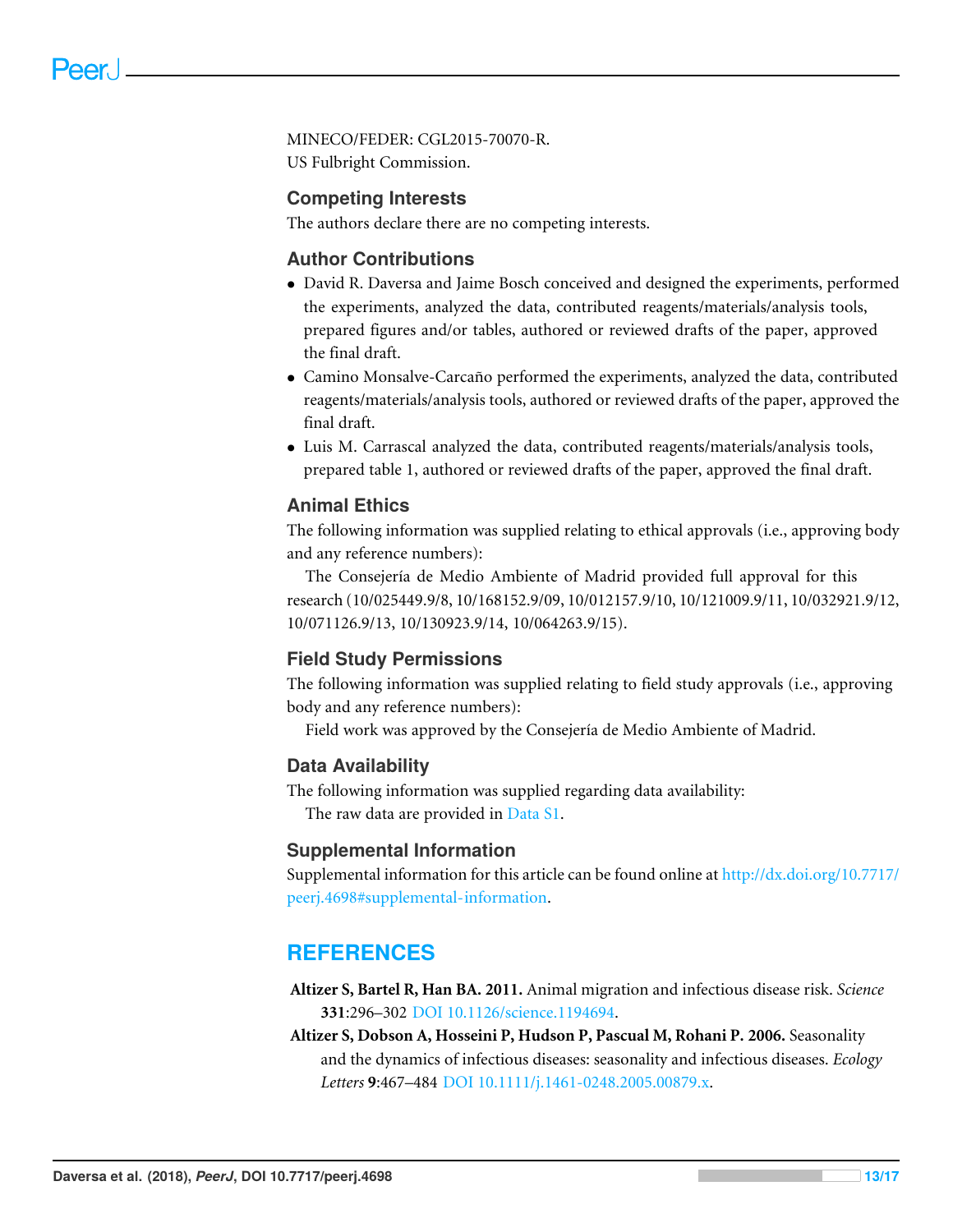- <span id="page-13-3"></span>**Bartel RA, Oberhauser KS, De Roode JC, Altizer SM. 2011.** Monarch butterfly migration and parasite transmission in eastern North America. *Ecology* **92**:342–351 [DOI 10.1890/10-0489.1.](http://dx.doi.org/10.1890/10-0489.1)
- <span id="page-13-2"></span>**Bauer S, Hoye BJ. 2014.** Migratory animals couple biodiversity and ecosystem functioning worldwide. *Science* **344**:1242552–1242552 [DOI 10.1126/science.1242552.](http://dx.doi.org/10.1126/science.1242552)
- <span id="page-13-9"></span>**Bielby J, Fisher MC, Clare FC, Rosa GM, Garner TWJ. 2015.** Host species vary in infection probability, sub-lethal effects, and costs of immune response when exposed to an amphibian parasite. *Scientific Reports* **5**:10828 [DOI 10.1038/srep10828.](http://dx.doi.org/10.1038/srep10828)
- <span id="page-13-4"></span>**Bosch J, Fernández-Beaskoetxea S, Garner TWJ, Carrascal LM. 2018.** Long-term monitoring of an amphibian community after a climate change- and infectious diseasedriven species extirpation. *Global Change Biology* In Press [DOI 10.1111/gcb.14092.](http://dx.doi.org/10.1111/gcb.14092)
- <span id="page-13-7"></span>**Bosch J, Martínez-Solano I. 2006.** Chytrid fungus infection related to unusual mortalities of *Salamandra salamandra* and *Bufo bufo* in the Peñalara Natural Park (Central Spain). *Oryx* **40**:84–89 [DOI 10.1017/S0030605306000093.](http://dx.doi.org/10.1017/S0030605306000093)
- <span id="page-13-6"></span>**Bosch J, Martínez-Solano I, García-París M. 2001.** Evidence of a chytrid fungus infection involved in the decline of the common midwife toad (*Alytes obstetricans*) in protected areas of central Spain. *Biological Conservation* **97**:331–337 [DOI 10.1016/S0006-3207\(00\)00132-4.](http://dx.doi.org/10.1016/S0006-3207(00)00132-4)
- <span id="page-13-11"></span>**Boyle DG, Boyle DB, Olsen V, Morgan JAT, Hyatt AD. 2004.** Rapid quantitative detection of chytridiomycosis (*Batrachochytrium dendrobatidis*) in amphibian samples using real-time Taqman PCR assay. *Diseases of Aquatic Organisms* **60**:141–148 [DOI 10.3354/dao060141.](http://dx.doi.org/10.3354/dao060141)
- <span id="page-13-10"></span>**Briggs CJ, Knapp RA, Vredenburg VT. 2010.** Enzootic and epizootic dynamics of the chytrid fungal pathogen of amphibians. *Proceedings of the National Academy of Sciences of the United States of America* **107**:9695–9700 [DOI 10.1073/pnas.0912886107.](http://dx.doi.org/10.1073/pnas.0912886107)
- <span id="page-13-13"></span>**Catenazzi A, Swei A, Finkle J, Foreyt E, Wyman L, Vredenburg VT. 2017.** Epizootic to enzootic transition of a fungal disease in tropical Andean frogs: are surviving species still susceptible? *PLOS ONE* **12**:e0186478 [DOI 10.1371/journal.pone.0186478.](http://dx.doi.org/10.1371/journal.pone.0186478)
- <span id="page-13-12"></span>**Clare F, Daniel O, Garner T, Fisher M. 2016.** Assessing the ability of swab data to determine the true burden of infection for the amphibian pathogen *Batrachochytrium dendrobatidis*. *EcoHealth* **13**:360–367 [DOI 10.1007/s10393-016-1114-z.](http://dx.doi.org/10.1007/s10393-016-1114-z)
- <span id="page-13-0"></span>**Daversa DR, Fenton A, Dell AI, Garner TWJ, Manica A. 2017.** Infections on the move: how transient phases of host movement influence disease spread. *Proceedings of the Royal Society B: Biological Sciences* **284**:Article 20171807 [DOI 10.1098/rspb.2017.1807.](http://dx.doi.org/10.1098/rspb.2017.1807)
- <span id="page-13-1"></span>**Daversa DR, Manica A, Bosch J, Jolles JW, Garner TWJ. 2018.** Routine habitat switching alters the likelihood and persistence of infection with a pathogenic parasite. *Functional Ecology* In press [DOI 10.1111/1365-2435.13038.](http://dx.doi.org/10.1111/1365-2435.13038)
- <span id="page-13-5"></span>**Daversa DR, Muths E, Bosch J. 2012.** Terrestrial movement patterns of the common toad (*Bufo bufo*) in Central Spain reveal habitat of conservation importance. *Journal of Herpetology* **46**:658–664 [DOI 10.1670/11-012.](http://dx.doi.org/10.1670/11-012)
- <span id="page-13-8"></span>**Garner TWJ, Walker S, Bosch J, Leech S, Marcus Rowcliffe J, Cunningham AA, Fisher MC. 2009.** Life history tradeoffs influence mortality associated with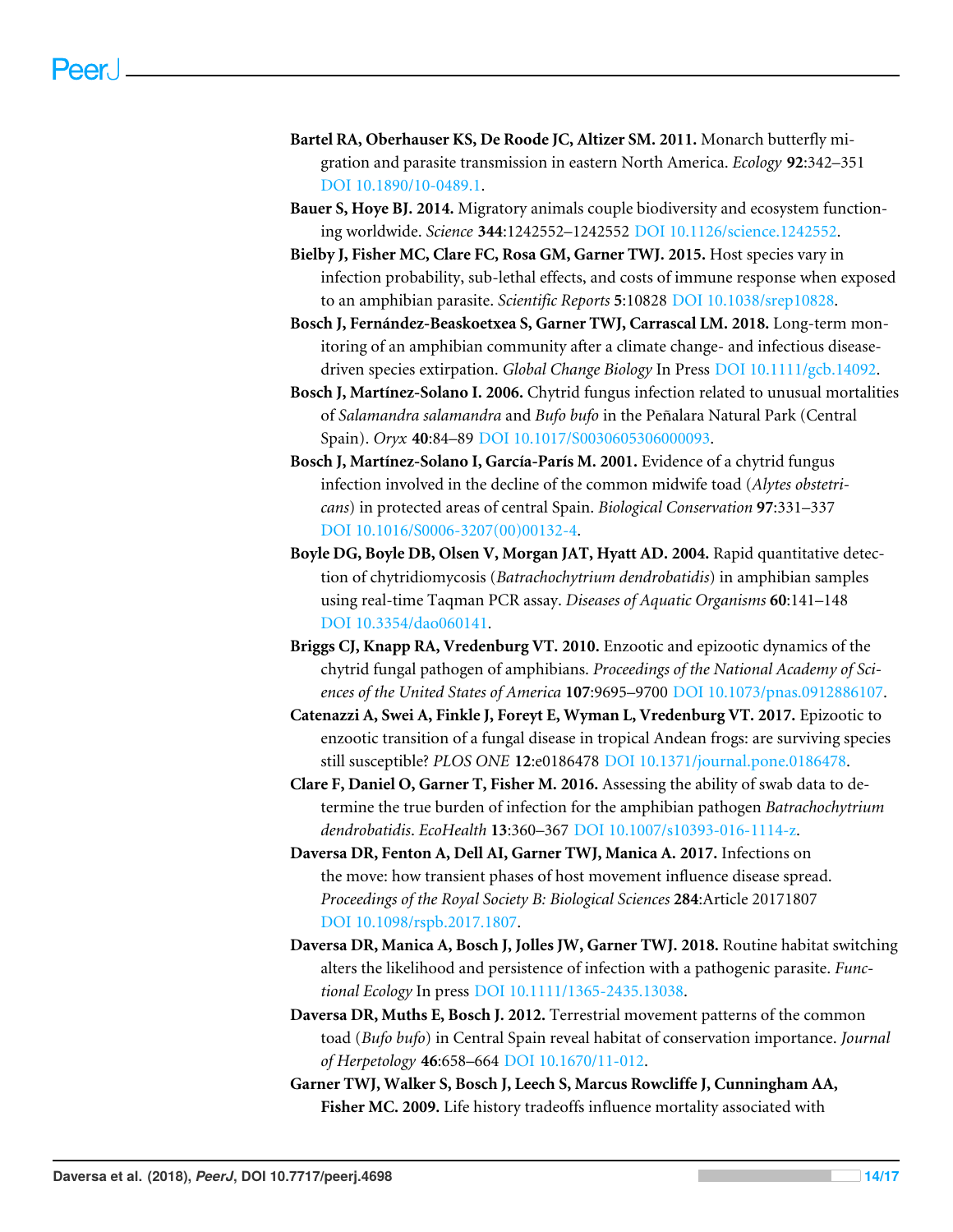the amphibian pathogen *Batrachochytrium dendrobatidis*. *Oikos* **118**:783–791 [DOI 10.1111/j.1600-0706.2008.17202.x.](http://dx.doi.org/10.1111/j.1600-0706.2008.17202.x)

- <span id="page-14-2"></span>**Glyfe H, Bergstrom S, Lundstrom J, Olsen B. 2000.** Reactivation of *Borrelia* infection in birds. *Nature* **403**:724–725 [DOI 10.1038/35001663.](http://dx.doi.org/10.1038/35001663)
- <span id="page-14-11"></span>**Hosseini PR, Dhondt AA, Dobson A. 2004.** Seasonality and wildlife disease: how seasonal birth, aggregation and variation in immunity affect the dynamics of *Mycoplasma gallisepticum* in house finches. *Proceedings of the Royal Society B: Biological Sciences* **271**:2569–2577 [DOI 10.1098/rspb.2004.2938.](http://dx.doi.org/10.1098/rspb.2004.2938)
- <span id="page-14-6"></span>**Hyatt AD, Boyle DG, Olsen V, Boyle DB, Berger L, Obendorf D, Dalton A, Kriger K, Heros M, Hines H, Phillott R, Campbell R, Marantelli G, Gleason F, Coiling A. 2007.** Diagnostic assays and sampling protocols for the detection of *Batrachochytrium dendrobatidis*. *Diseases of Aquatic Organisms* **73**:175–192 [DOI 10.3354/dao073175.](http://dx.doi.org/10.3354/dao073175)
- <span id="page-14-8"></span>**Johnson ML, Speare R. 2005.** Possible modes of dissemination of the amphibian chytrid *Batrachochytrium dendrobatidis* in the environment. *Diseases of Aquatic Organisms* **65**:181–186 [DOI 10.3354/dao065181.](http://dx.doi.org/10.3354/dao065181)
- <span id="page-14-9"></span>**Kirshtein J, Anderson C, Wood J, Longcore J, Voytek M. 2007.** Quantitative PCR detection of *Batrachochytrium dendrobatidis* DNA from sediments and water. *Diseases of Aquatic Organisms* **77**:11–15 [DOI 10.3354/dao01831.](http://dx.doi.org/10.3354/dao01831)
- <span id="page-14-1"></span>**Knowles SCL, Wood MJ, Alves R, Wilkin TA, Bensch S, Sheldon BC. 2011.** Molecular epidemiology of malaria prevalence and parasitaemia in a wild bird population. *Molecular Ecology* **20**:1062–1076 [DOI 10.1111/j.1365-294X.2010.04909.x.](http://dx.doi.org/10.1111/j.1365-294X.2010.04909.x)
- <span id="page-14-4"></span>**Kriger KM, Hero J-M. 2007.** Large-scale seasonal variation in the prevalence and severity of chytridiomycosis. *Journal of Zoology* **271**:352–359 [DOI 10.1111/j.1469-7998.2006.00220.x.](http://dx.doi.org/10.1111/j.1469-7998.2006.00220.x)
- <span id="page-14-0"></span>**Krkosek M, Gottesfeld A, Proctor B, Rolston D, Carr-Harris C, Lewis MA. 2007.** Effects of host migration, diversity and aquaculture on sea lice threats to Pacific salmon populations. *Proceedings of the Royal Society B: Biological Sciences* **274**:3141–3149 [DOI 10.1098/rspb.2007.1122.](http://dx.doi.org/10.1098/rspb.2007.1122)
- <span id="page-14-3"></span>**Langwig KE, Frick WF, Reynolds R, Parise KL, Drees KP, Hoyt JR, Cheng TL, Kunz TH, Foster JT, Kilpatrick AM. 2014.** Host and pathogen ecology drive the seasonal dynamics of a fungal disease, white-nose syndrome. *Proceedings of the Royal Society B: Biological Sciences* **282**:20142335–20142335 [DOI 10.1098/rspb.2014.2335.](http://dx.doi.org/10.1098/rspb.2014.2335)
- <span id="page-14-10"></span>**Medina D, Garner T, Carrascal L, Bosch J. 2015.** Delayed metamorphosis of amphibian larvae facilitates *Batrachochytrium dendrobatidis* transmission and persistence. *Diseases of Aquatic Organisms* **117**:85–92 [DOI 10.3354/dao02934.](http://dx.doi.org/10.3354/dao02934)
- <span id="page-14-7"></span>**Minting PJ. 2012.** *An investigation into the effects of Batrachochytrium dendrobatidis (Bd) on natterjack toad (Bufo calamita) populations in the UK*. Falmer: University of Sussex.
- <span id="page-14-5"></span>**Murray KA, Skerratt LF, Speare R, McCallum H. 2009.** Impact and dynamics of disease in species threatened by the amphibian chytrid fungus, *Batrachochytrium dendrobatidis*. *Conservation Biology* **23**:1242–1252 [DOI 10.1111/j.1523-1739.2009.01211.x.](http://dx.doi.org/10.1111/j.1523-1739.2009.01211.x)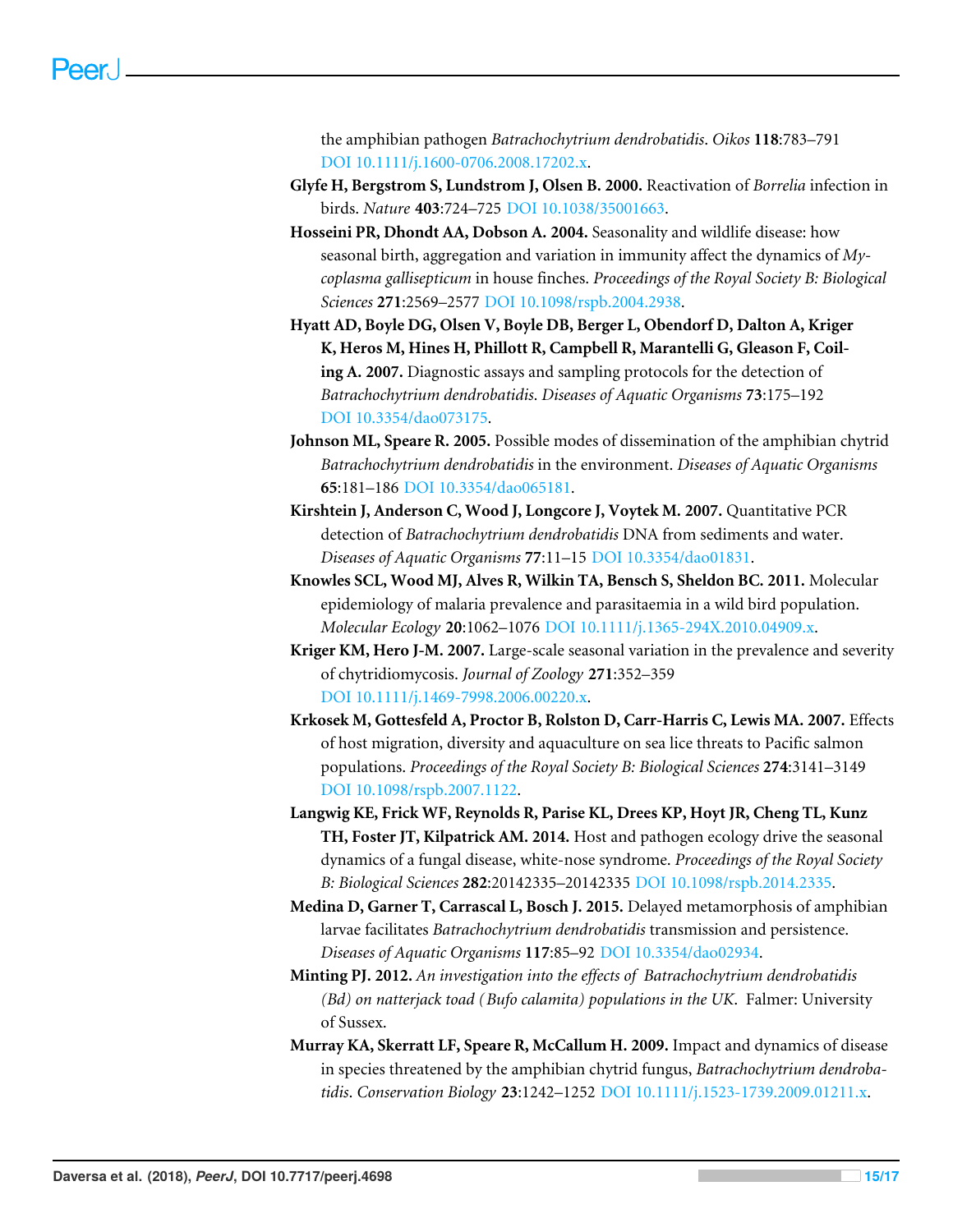- <span id="page-15-10"></span>**Muths E, Scherer RD, Pilliod DS. 2011.** Compensatory effects of recruitment and survival when amphibian populations are perturbed by disease. *Journal of Applied Ecology* **48**:873–879 [DOI 10.1111/j.1365-2664.2011.02005.x.](http://dx.doi.org/10.1111/j.1365-2664.2011.02005.x)
- <span id="page-15-0"></span>**Owen JC, Moore FR. 2008.** Swainson's thrushes in migratory disposition exhibit reduced immune function. *Journal of Ethology* **26**:383–388 [DOI 10.1007/s10164-008-0092-1.](http://dx.doi.org/10.1007/s10164-008-0092-1)
- <span id="page-15-9"></span>**Pilliod DS, Muths E, Scherer RD, Bartelt PE, Corn PS, Hossack BR, Lambert BA, Mccaffery R, Gaughan C. 2010.** Effects of amphibian chytrid fungus on individual survival probability in wild boreal toads. *Conservation Biology* **24**:1259–1267 [DOI 10.1111/j.1523-1739.2010.01506.x.](http://dx.doi.org/10.1111/j.1523-1739.2010.01506.x)
- <span id="page-15-6"></span>**Piotrowski JS, Annis SL, Longcore JE. 2004.** Physiology of *Batrachochytrium dendrobatidis*, a chytrid pathogen of amphibians. *Mycologia* **96**:9–15 [DOI 10.1080/15572536.2005.11832990.](http://dx.doi.org/10.1080/15572536.2005.11832990)
- <span id="page-15-12"></span>**Puschendorf R, Hoskin CJ, Cashins SD, McDonald K, Skerratt LF, Vanderwal J, Alford RA. 2011.** Environmental refuge from disease-driven amphibian extinction. *Conservation Biology* **25**:956–964 [DOI 10.1111/j.1523-1739.2011.01728.x.](http://dx.doi.org/10.1111/j.1523-1739.2011.01728.x)
- <span id="page-15-3"></span>**Raffel TR, Halstead NT, McMahon TA, Davis AK, Rohr JR. 2015.** Temperature variability and moisture synergistically interact to exacerbate an epizootic disease. *Proceedings of the Royal Society B: Biological Sciences* **282**:20142039–20142039 [DOI 10.1098/rspb.2014.2039.](http://dx.doi.org/10.1098/rspb.2014.2039)
- <span id="page-15-13"></span>**Raffel TR, Rohr JR, Kiesecker JM, Hudson PJ. 2006.** Negative effects of changing temperature on amphibian immunity under field conditions. *Functional Ecology* **20**:819–828 [DOI 10.1111/j.1365-2435.2006.01159.x.](http://dx.doi.org/10.1111/j.1365-2435.2006.01159.x)
- <span id="page-15-7"></span>**Retallick RWR, McCallum H, Speare R. 2004.** Endemic infection of the amphibian chytrid fungus in a frog community post-decline. *PLOS Biology* **2**:e351 [DOI 10.1371/journal.pbio.0020351.](http://dx.doi.org/10.1371/journal.pbio.0020351)
- <span id="page-15-4"></span>**Richards-Zawacki CL. 2009.** Thermoregulatory behaviour affects prevalence of chytrid fungal infection in a wild population of Panamanian golden frogs. *Proceedings of the Royal Society B: Biological Sciences* **277**:519–528 [DOI 10.1098/rspb.2009.1656.](http://dx.doi.org/10.1098/rspb.2009.1656)
- <span id="page-15-14"></span>**Rowley JJL, Alford RA. 2013.** Hot bodies protect amphibians against chytrid infection in nature. *Scientific Reports* **3**:1515 [DOI 10.1038/srep01515.](http://dx.doi.org/10.1038/srep01515)
- <span id="page-15-8"></span>**Sapsford SJ, Voordouw MJ, Alford RA, Schwarzkopf L. 2015.** Infection dynamics in frog populations with different histories of decline caused by a deadly disease. *Oecologia* **179**:1099–1110 [DOI 10.1007/s00442-015-3422-3.](http://dx.doi.org/10.1007/s00442-015-3422-3)
- <span id="page-15-5"></span>**Sauer EL, Sperry JH, Rohr JR. 2016.** An efficient and inexpensive method for measuring long-term thermoregulatory behavior. *Journal of Thermal Biology* **60**:231–236 [DOI 10.1016/j.jtherbio.2016.07.016.](http://dx.doi.org/10.1016/j.jtherbio.2016.07.016)
- <span id="page-15-2"></span>**Shaw AK, Binning SA. 2016.** Migratory recovery from infection as a selective pressure for the evolution of migration. *The American Naturalist* **187**:491–501 [DOI 10.1086/685386.](http://dx.doi.org/10.1086/685386)
- <span id="page-15-11"></span>**Sinsch U. 1988.** Seasonal changes in the migratory behaviour of the toad *Bufo bufo*: direction and magnitude of movements. *Oecologia* **76**:390–398 [DOI 10.1007/BF00377034.](http://dx.doi.org/10.1007/BF00377034)
- <span id="page-15-1"></span>**Spitzen-van der Sluijs A, Canessa S, Martel A, Pasmans F. 2017.** Fragile coexistence of a global chytrid pathogen with amphibian populations is mediated by environment